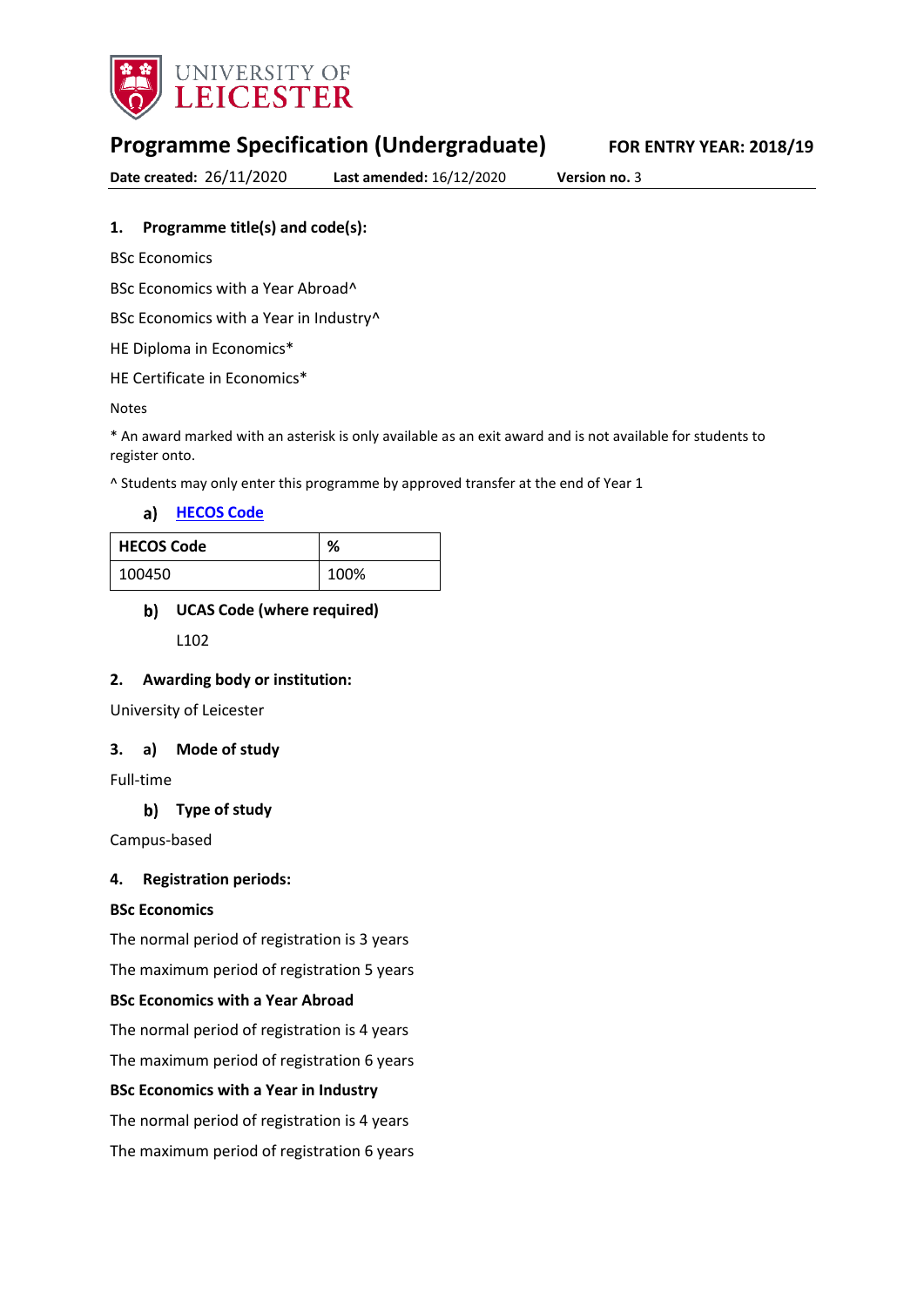### **5. Typical entry requirements**

Three A levels normally considered as a minimum. Two AS levels or vocational AS levels will be considered in place of an A level. General Studies and Critical Thinking not accepted.

A/AS Levels: For BA degrees, ABB or equivalent including Maths GCSE level grade B. For BSc degrees ABB or equivalent including Maths A-Level grade B.

Access to HE course: Pass kite-marked course with a substantial number of level 3 credits at distinction, normally a minimum of 30 with some in Business or Economics. Students should also have GCSE Maths grade B for the BA or A-level Maths Grade B for the BSc.

European Baccalaureate: Pass with 77% overall for BA. Pass with 77% overall including 80% in Maths for BSc.

International Baccalaureate: Pass Diploma with 30 points and 5 in SL maths for BA. Pass with 30 points and 5 in HL Maths for BSc.

Cypriot Apolytirion: 18.5/20 overall including 17 in Maths, plus grade B in 1 A-level. For BSc, additional A-level needs to be in Maths.

French Baccalaureat: 13/20 overall with 13 in Maths for the BA only. Students taking the international option 12/20 overall with 13 in maths for the BA and 13 in Advanced maths for the BSc.

Lithuanian Brandos Atestatas: Pass with grade 8.5 overall, 75% on maths state exam is also required for the BSc.

Chinese first year degree course: Normally, Pass with an average of 85% with good grades in relevant subjects plus mathematics equivalent to A level grade B for BSc.

#### **6. Accreditation of Prior Learning**

Direct entry into the second year (including the Year Abroad and Year in Industry programmes) may be possible for those with advanced qualifications strictly comparable with our degree structure.

#### **7. Programme aims**

The programme aims to:

- To provide a specialist in-depth education in the application of mathematics and statistics to core areas of economics through progressive training to students with a background in mathematics.
- To prepare students for employment in a wide range of careers such as management, finance and accountancy as well as quantitatively orientated careers in economic research, statistical forecasting and econometrics.
- To develop skills of critical analysis, problem solving, argument and presentation.
- To provide the key skills relevant for further study at a graduate level.
- Provide students following the BSc in Economics with a Year Abroad programme the experience of learning in a different cultural environment.
- To provide students following the BSc Economics with a Year in Industry programme with opportunities to obtain relevant work experience and support them in developing a portfolio to demonstrate learning outcomes. Also to enable these students to learn directly about business and the professional application of their studies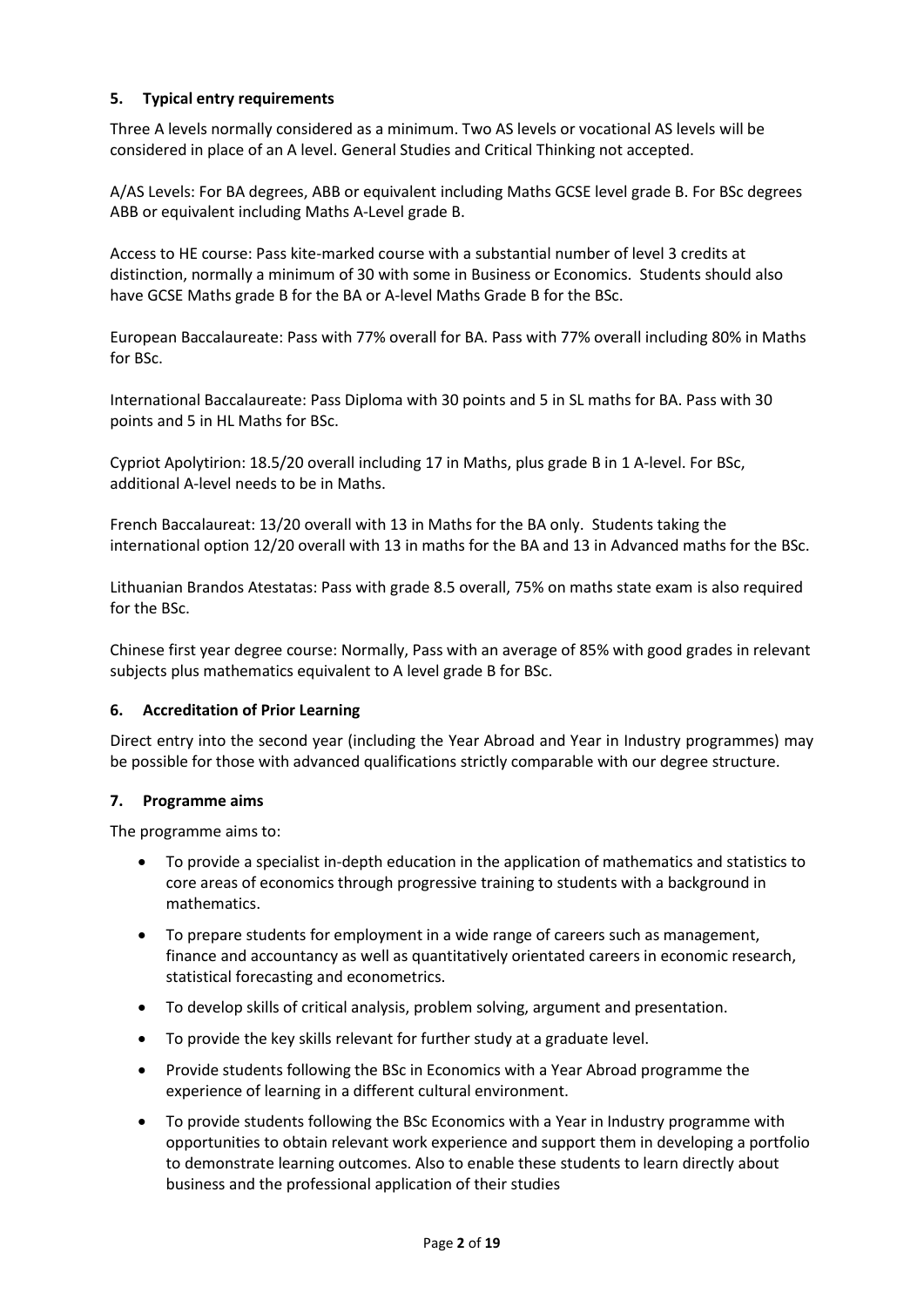### **8. Reference points used to inform the programme specification**

- QAA Benchmarking Statement
- Framework for Higher Education Qualifications (FHEQ)
- UK Quality Code for Higher Education
- **•** University Learnin[g Strategy](https://www2.le.ac.uk/offices/sas2/quality/learnteach)
- **.** [University Assessment Strategy](https://www2.le.ac.uk/offices/sas2/quality/learnteach)
- University of Leicester Periodic Developmental Review Report
- External Examiners' reports (annual)
- United Nations Education for Sustainable Development Goals
- Student Destinations Data

#### **9. Programme Outcomes**

Unless otherwise stated, programme outcomes apply to all awards specified in 1. Programme title(s).

#### **Discipline specific knowledge and competencies**

i) Mastery of an appropriate body of knowledge

| <b>Intended Learning</b><br><b>Outcomes</b>                                                                                     | <b>Teaching and Learning Methods</b>                                                                                    | <b>How Demonstrated?</b>                                                                                                                                                                                         |
|---------------------------------------------------------------------------------------------------------------------------------|-------------------------------------------------------------------------------------------------------------------------|------------------------------------------------------------------------------------------------------------------------------------------------------------------------------------------------------------------|
| Demonstrate knowledge of<br>the main ideas, concepts,<br>models and principles in<br>microeconomic and<br>macroeconomic theory. | Years 1, 2 and 3: Lectures,<br>tutorials, seminars, computer<br>workshops, provision of reading<br>lists and set texts. | Formative assessment: Set<br>exercises and problems,<br>assignments (essays and<br>problems), individual<br>presentations, projects.<br>Summative assessment: Exams,                                             |
| Demonstrate knowledge of<br>the principles of<br>mathematical statistics and<br>their application to<br>economics.              | Years 1, 2 and 3: Lectures,<br>tutorials, seminars, computer<br>workshops, provision of reading<br>lists and set texts. | research projects.<br>Formative assessment: Set<br>exercises and problems,<br>assignments (essays and<br>problems), individual<br>presentations, projects.<br>Summative assessment: Exams,<br>research projects. |
| Demonstrate knowledge of<br>the application of<br>mathematics to economics.                                                     | Years 1, 2 and 3: Lectures,<br>tutorials, seminars, computer<br>workshops, provision of reading<br>lists and set texts. | Formative assessment: Set<br>exercises and problems,<br>assignments (essays and<br>problems), individual<br>presentations, projects.<br>Summative assessment: Exams,<br>research projects.                       |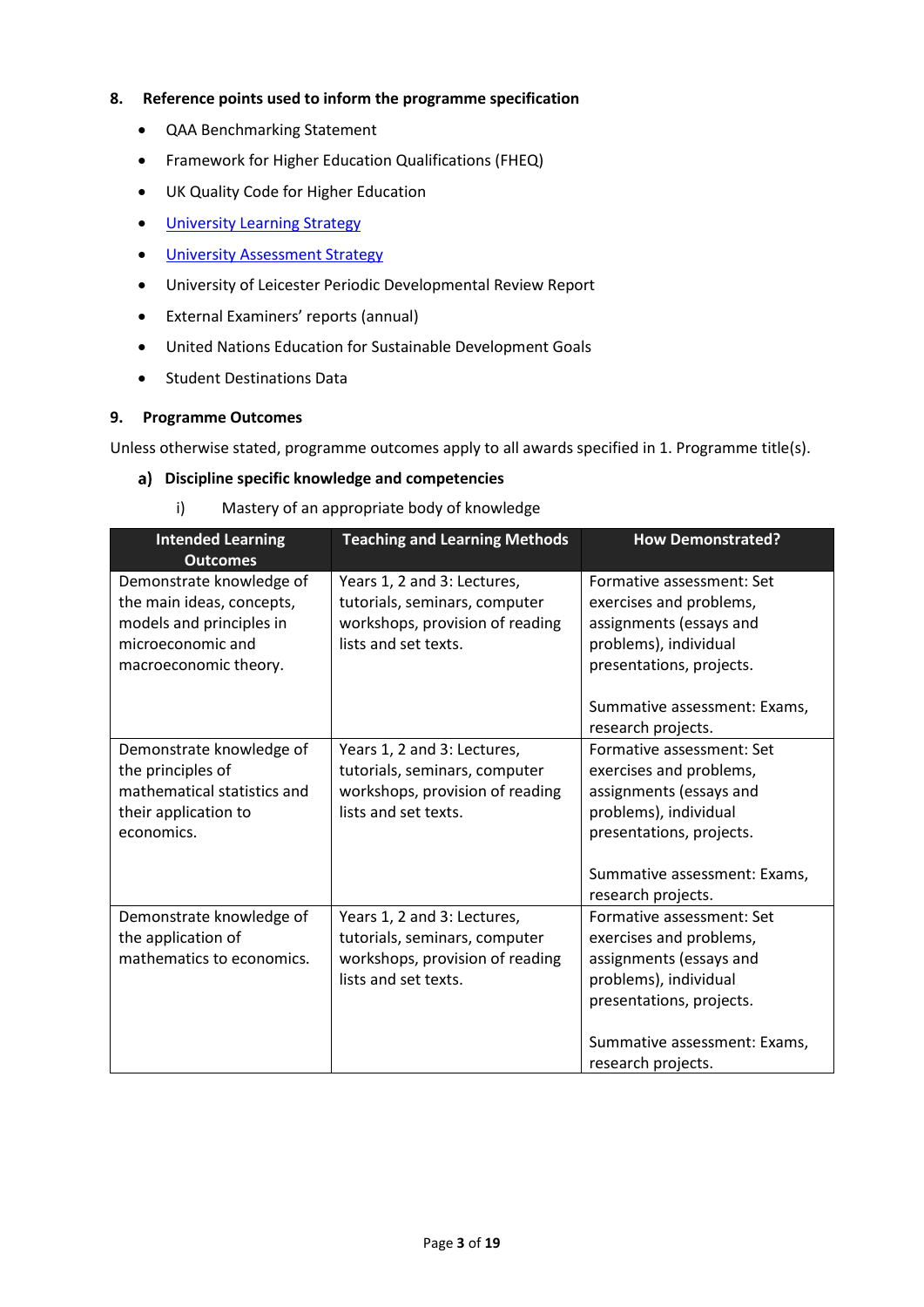ii) Understanding and application of key concepts and techniques

| <b>Intended Learning Outcomes</b>                                                                      | <b>Teaching and Learning Methods</b> | <b>How Demonstrated?</b>      |
|--------------------------------------------------------------------------------------------------------|--------------------------------------|-------------------------------|
| Demonstrate the ability to                                                                             | Years 1, 2 and 3: Lectures,          | Formative: Set exercises and  |
| manipulate economic,                                                                                   | tutorials, seminars, computer        | problems, assignments         |
| mathematical and statistical                                                                           | workshops, provision of reading      | (essays and problems),        |
| equations.                                                                                             | lists and set texts.                 | individual presentations,     |
|                                                                                                        |                                      | projects.                     |
|                                                                                                        | Years 2 and 3: Tutorials,            |                               |
|                                                                                                        | computer workshops, provision        | Summative: Exams, research    |
|                                                                                                        | of reading lists and set texts.      | projects.                     |
| Use a range of statistical and                                                                         | Years 1, 2 and 3: Lectures,          | Formative: Set exercises and  |
| econometric software packages                                                                          | tutorials, seminars, computer        | problems, assignments         |
| designed for the estimation and                                                                        | workshops, provision of reading      | (essays and problems),        |
| hypothesis testing of models and                                                                       | lists and set texts.                 | individual presentations,     |
| theories in economics.                                                                                 |                                      | projects.                     |
|                                                                                                        | Years 2 and 3: Tutorials,            |                               |
|                                                                                                        | computer workshops, provision        | Summative: Exams, research    |
|                                                                                                        | of reading lists and set texts.      | projects.                     |
| Demonstrate the ability to apply                                                                       | Developing the ability to apply      | Reflective log, skills audit, |
| economic/financial/mathematical                                                                        | economic/financial/mathematical      | employer feedback and final   |
| theories and techniques in a                                                                           | theories and concepts to real        | report/presentation (Year in  |
| work place setting (Year in                                                                            | world situations within the work     | Industry variant only).       |
| Industry variant only).*                                                                               | environment (Year in Industry        |                               |
|                                                                                                        | variant only).                       |                               |
| *The extent to which a student will have the<br>opportunity to do this will vary according to the type |                                      |                               |
| of placement.                                                                                          |                                      |                               |

## iii) Critical analysis of key issues

| <b>Intended Learning</b><br><b>Outcomes</b>                                                                  | <b>Teaching and Learning Methods</b>                                                                                                       | <b>How Demonstrated?</b>                                                                                                                                       |
|--------------------------------------------------------------------------------------------------------------|--------------------------------------------------------------------------------------------------------------------------------------------|----------------------------------------------------------------------------------------------------------------------------------------------------------------|
| Analyze, evaluate and<br>interpret statistical<br>information relating to<br>economics.                      | Years 1, 2 and 3: Lectures,<br>tutorial/classes, seminars,<br>computer practical sessions,<br>provision of reading lists and set<br>texts. | Formative: Set written exercises<br>(essays and problems), and<br>computing exercises, assignments<br>and problems.<br>Summative: Exams, research<br>projects. |
| Describe the strengths and<br>weaknesses of quantitative<br>approaches to economic<br>analysis and research. | Years 1, 2 and 3: Lectures,<br>tutorial/classes, seminars,<br>computer practical sessions,<br>provision of reading lists and set<br>texts. | Formative: Set written exercises<br>(essays and problems), and<br>computing exercises, assignments<br>and problems.<br>Summative: Exams, research<br>projects. |
| Critically analyse economic<br>arguments and relate them<br>to contemporary economic<br>issues.              | Years 1, 2 and 3: Lectures,<br>tutorial/classes, seminars,<br>computer practical sessions,<br>provision of reading lists and set<br>texts. | Formative: Set written exercises<br>(essays and problems), and<br>computing exercises, assignments<br>and problems.<br>Summative: Exams, research<br>projects. |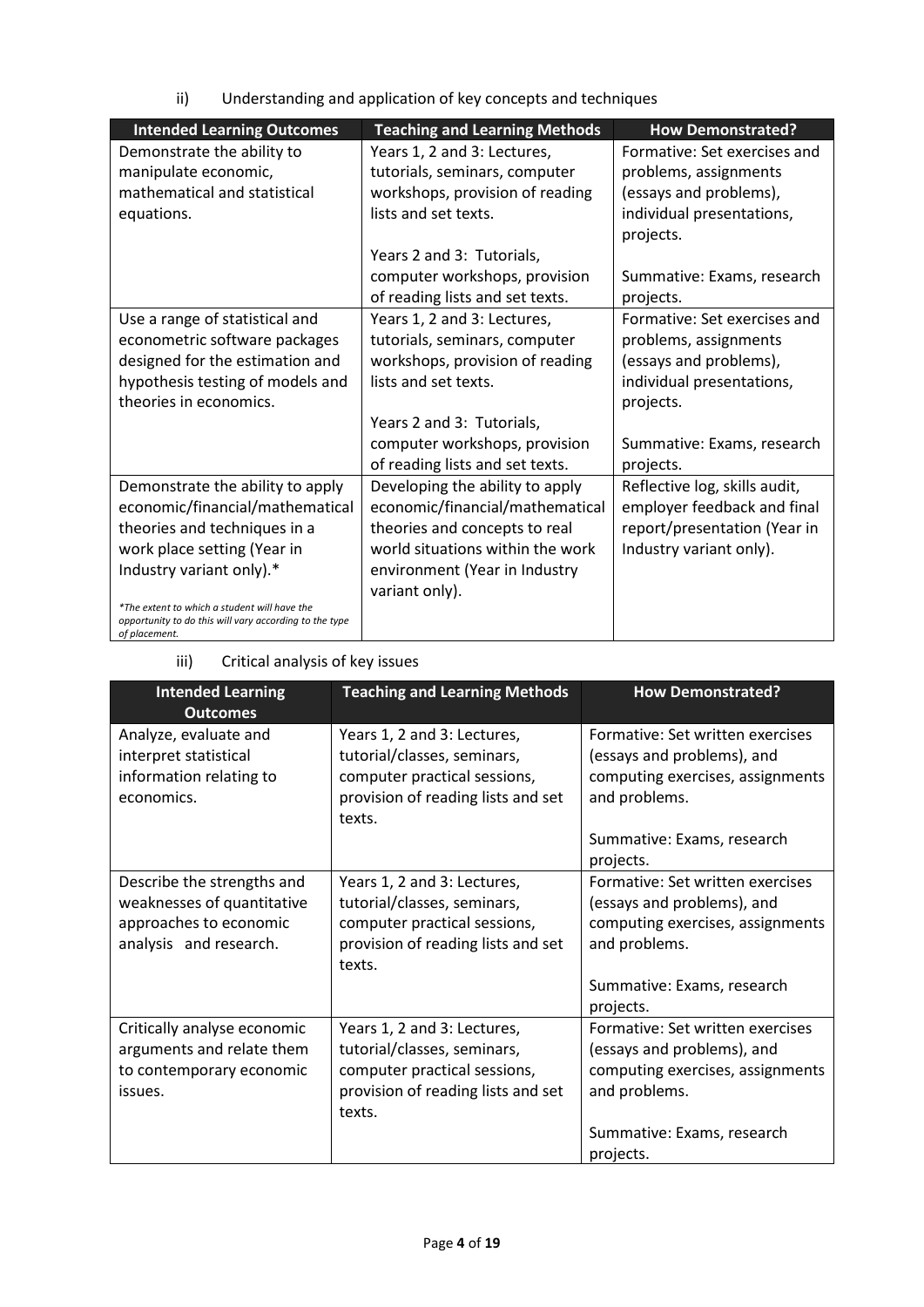iv) Clear and concise presentation of material

| <b>Intended Learning</b><br><b>Outcomes</b>                                                      | <b>Teaching and Learning Methods</b>                                                                                                                                         | <b>How Demonstrated?</b>                                                                                                                                       |
|--------------------------------------------------------------------------------------------------|------------------------------------------------------------------------------------------------------------------------------------------------------------------------------|----------------------------------------------------------------------------------------------------------------------------------------------------------------|
| Clearly arrange and present<br>sets of data relating to<br>economic and statistical<br>concepts. | Years 1, 2 & 3: Lectures,<br>tutorials/classes, computer<br>practical sessions, provision of<br>module outlines, Study Skills<br>Support material and project                | Formative: Group and individual<br>computing projects and<br>presentation, essays and<br>assignments.                                                          |
|                                                                                                  | guidelines.                                                                                                                                                                  | Summative: Group and individual<br>research projects.                                                                                                          |
| Report a research exercise.                                                                      | Years 1, 2 & 3: Lectures,<br>tutorials/classes, computer<br>practical sessions, provision of<br>module outlines, Study Skills<br>Support material and project<br>guidelines. | Formative: Group and individual<br>computing projects and<br>presentation, essays and<br>assignments.<br>Summative: Group and individual<br>research projects. |

| v) | Critical appraisal of evidence with appropriate insight |  |
|----|---------------------------------------------------------|--|
|    |                                                         |  |

| <b>Intended Learning</b><br><b>Outcomes</b>                                | <b>Teaching and Learning Methods</b>                                                                                                                                       | <b>How Demonstrated?</b>                                                                                                                      |
|----------------------------------------------------------------------------|----------------------------------------------------------------------------------------------------------------------------------------------------------------------------|-----------------------------------------------------------------------------------------------------------------------------------------------|
| Formulate and test concepts<br>and hypotheses.                             | Years 1, 2 and 3: Lectures,<br>computing practical sessions,<br>tutorial/classes, provision of<br>reading list and set texts.                                              | Formative: Set written and<br>computing exercises and<br>problems, assignments, individual<br>presentations, individual research<br>projects. |
|                                                                            | Years 2 and 3: Lectures,<br>tutorial/classes, computer<br>practical sessions, provision of<br>module outlines, Study Skills<br>Support material and project<br>guidelines. | Summative: Exams, group<br>computing project and Applied<br>Econometrics Project.                                                             |
| Critically appraise the results<br>from quantitative economic<br>analysis. | Years 1, 2 and 3: Lectures,<br>computing practical sessions,<br>tutorial/classes, provision of<br>reading list and set texts.<br>Years 2 and 3: Lectures,                  | Formative: Set written and<br>computing exercises and<br>problems, assignments, individual<br>presentations, individual research<br>projects. |
|                                                                            | tutorial/classes, computer<br>practical sessions, provision of<br>module outlines, Study Skills<br>Support material and project<br>guidelines.                             | Summative: Exams, group<br>computing project and Applied<br>Econometrics Project.                                                             |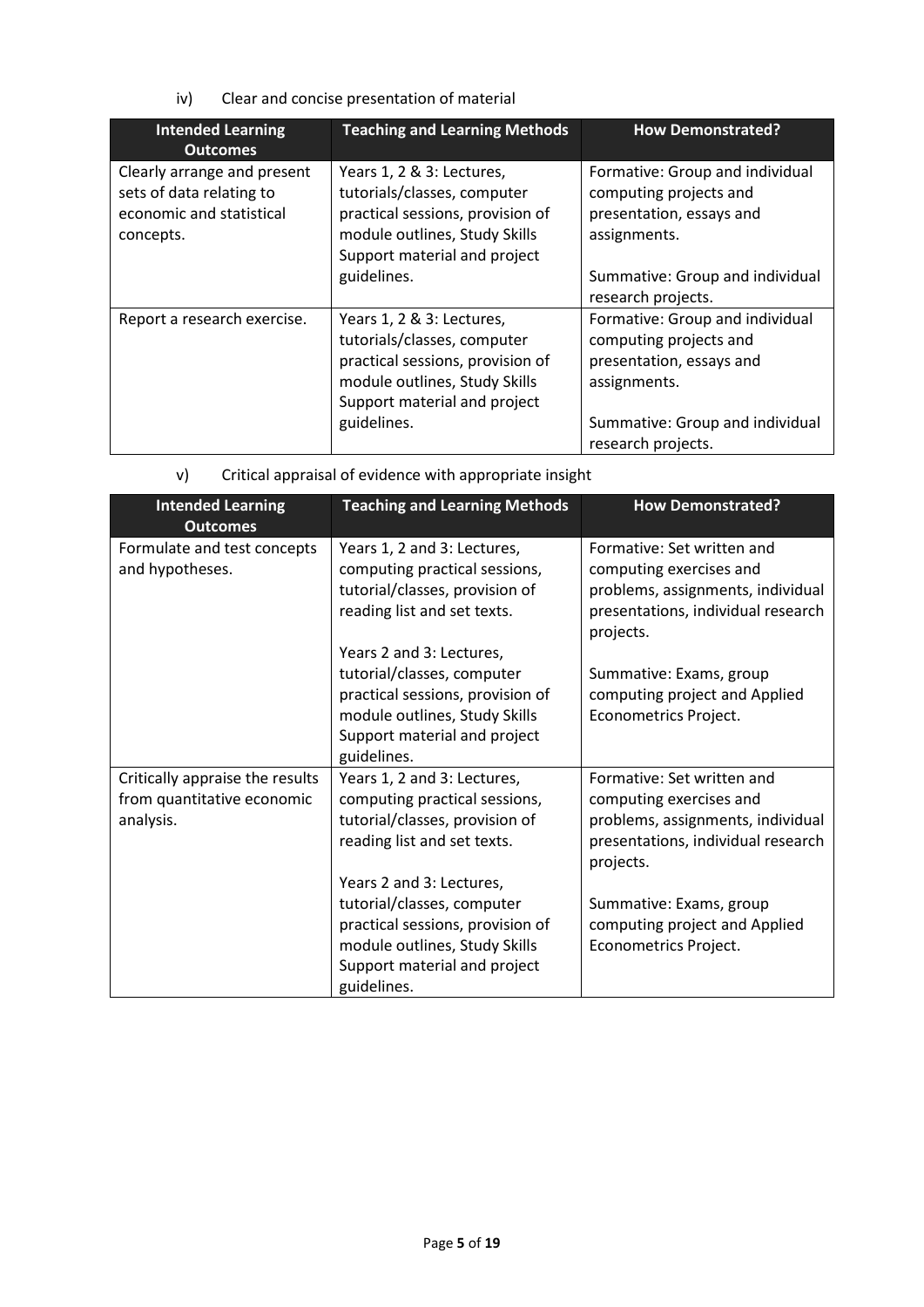| <b>Intended Learning</b><br><b>Outcomes</b>                                                                                  | <b>Teaching and Learning Methods</b>                                                                                                                                       | <b>How Demonstrated?</b>                                                                                                                      |
|------------------------------------------------------------------------------------------------------------------------------|----------------------------------------------------------------------------------------------------------------------------------------------------------------------------|-----------------------------------------------------------------------------------------------------------------------------------------------|
| Plan, conduct and write a<br>computer-based statistical<br>report either directed or on<br>an area chosen by<br>his/herself. | Years 1, 2 and 3: Lectures,<br>computing practical sessions,<br>tutorial/classes, provision of<br>reading list and set texts.                                              | Formative: Set written and<br>computing exercises and<br>problems, assignments, individual<br>presentations, individual research<br>projects. |
|                                                                                                                              | Years 2 and 3: Lectures,<br>tutorial/classes, computer<br>practical sessions, provision of<br>module outlines, Study Skills<br>Support material and project<br>guidelines. | Summative: Exams, group<br>computing project and Applied<br><b>Econometrics Project.</b>                                                      |

## vi) Other discipline specific competencies

| <b>Intended Learning</b><br><b>Outcomes</b> | <b>Teaching and Learning Methods</b> | <b>How Demonstrated?</b> |
|---------------------------------------------|--------------------------------------|--------------------------|
| N/A                                         | N/A                                  | N/A                      |

## **b)** Transferable skills

### i) Oral communication

| <b>Intended Learning</b><br><b>Outcomes</b> | <b>Teaching and Learning Methods</b> | <b>How Demonstrated?</b>      |
|---------------------------------------------|--------------------------------------|-------------------------------|
| Oral presentation of                        | Years 1, 2 and 3: Tutorials,         | Formative: Presentation of    |
| economic concepts,                          | seminars & classes.                  | answers to set exercises and  |
| arguments and issues and                    |                                      | problems in year 1.           |
| discussion of statistical work.             | Year 1: Study Skills Programme       |                               |
|                                             | and Faculty Study Skills Support     | Summative: Oral presentations |
|                                             | material.                            | with visual aids in year 3.   |
|                                             |                                      |                               |
|                                             | Years 2 and 3: Training session      |                               |
|                                             | on presentation skills.              |                               |
| General presentational skills.              | Years 1, 2 and 3: Tutorials,         | Formative: Presentation of    |
|                                             | seminars & classes.                  | answers to set exercises and  |
|                                             |                                      | problems in year 1.           |
|                                             | Year 1: Study Skills Programme       |                               |
|                                             | and Faculty Study Skills Support     | Summative: Oral presentations |
|                                             | material.                            | with visual aids in year 3.   |
|                                             |                                      |                               |
|                                             | Years 2 and 3: Training session      |                               |
|                                             | on presentation skills.              |                               |
| Application of oral                         | Developing oral communication        | Reflective log and final      |
| communication skills within                 | skills in the work environment       | report/presentation (Year in  |
| the work environment and in                 | (Year in Industry variant only).     | Industry variant only).       |
| presentation (Year in                       |                                      |                               |
| Industry variant only).                     |                                      |                               |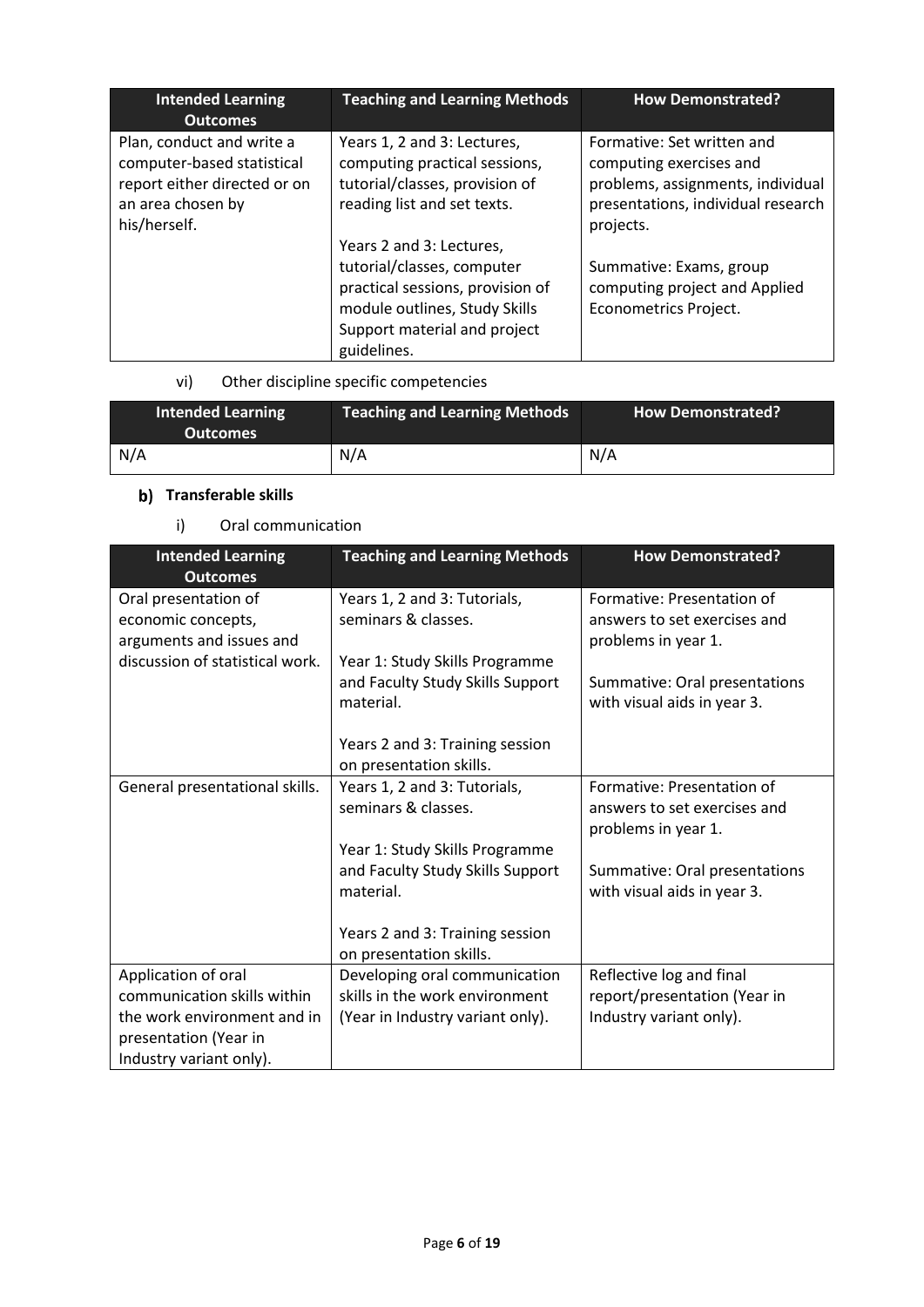### ii) Written communication

| <b>Intended Learning</b><br><b>Outcomes</b>                                                                                                | <b>Teaching and Learning Methods</b>                                                                                            | <b>How Demonstrated?</b>                                                            |
|--------------------------------------------------------------------------------------------------------------------------------------------|---------------------------------------------------------------------------------------------------------------------------------|-------------------------------------------------------------------------------------|
| Produce clear written,<br>graphical and quantitative<br>expressions of general<br>arguments and specific                                   | Years 1, 2 and 3: Lectures,<br>tutorials, classes and seminars,<br>Study Skills Programme and<br>Study Skills Support material. | Formative: Set exercises &<br>problems, assignments (essays<br>and problems).       |
| analysis.                                                                                                                                  |                                                                                                                                 | Summative: Exams, research<br>projects.                                             |
| Application of written<br>communication skills within<br>the work environment and in<br>report writing (Year in<br>Industry variant only). | Developing written<br>communication skills in the work<br>environment (Year in Industry<br>variant only).                       | Reflective log and final<br>report/presentation (Year in<br>Industry variant only). |

iii) Information technology

| <b>Intended Learning</b><br><b>Outcomes</b>                 | <b>Teaching and Learning Methods</b>                             | <b>How Demonstrated?</b>                                      |
|-------------------------------------------------------------|------------------------------------------------------------------|---------------------------------------------------------------|
| Demonstrate use of C & IT in<br>word processing, use of the | Years 1, 2 and 3: Induction/Study<br>Skills Programme, lectures, | Formative: Set exercises and<br>problems, assignments/essays, |
| internet, databases,<br>spreadsheets, specialist            | computer practical<br>sessions/classes.                          | use of WinEcon.                                               |
| packages for data collection,                               |                                                                  | Summative: Assessed work                                      |
| problem solving, and                                        | Years 2 and 3: Lectures,                                         | through computing classes, group                              |
| presentation of ideas.                                      | computer practical                                               | and individual research projects.                             |
|                                                             | sessions/workshops,                                              |                                                               |
|                                                             | tutorials/classes.                                               |                                                               |
| Demonstrate use of C & IT in                                | Years 1, 2 and 3: Induction/Study                                | Formative: Set exercises and                                  |
| processing economic data                                    | Skills Programme, lectures,                                      | problems, assignments/essays,                                 |
| and in solving economic and                                 | computer practical                                               | use of WinEcon.                                               |
| statistical problems.                                       | sessions/classes.                                                | Summative: Assessed work                                      |
|                                                             |                                                                  |                                                               |
|                                                             | Years 2 and 3: Lectures,                                         | through computing classes, group                              |
|                                                             | computer practical<br>sessions/workshops,                        | and individual research projects.                             |
|                                                             | tutorials/classes.                                               |                                                               |
| Application of information                                  | Developing numeracy skills in the                                | Reflective log, skills audit,                                 |
| technology skills within the                                | work environment through                                         | employer feedback and final                                   |
| work environment and in                                     | project work (Year in Industry                                   | report/presentation (Year in                                  |
| presentation (Year in                                       | variant only).                                                   | Industry variant only).                                       |
| Industry variant only).                                     |                                                                  |                                                               |

### iv) Numeracy

| <b>Intended Learning</b><br><b>Outcomes</b>                                                                     | <b>Teaching and Learning Methods</b>                | <b>How Demonstrated?</b>                                                                                   |
|-----------------------------------------------------------------------------------------------------------------|-----------------------------------------------------|------------------------------------------------------------------------------------------------------------|
| Demonstrate numerical,<br>mathematical and statistical<br>skills appropriate outside the<br>field of economics. | Year 1: Lectures, tutorials,<br>computer workshops. | Formative: Set exercises,<br>problems and use of computing<br>packages, e.g. WinEcon.<br>Summative: Exams. |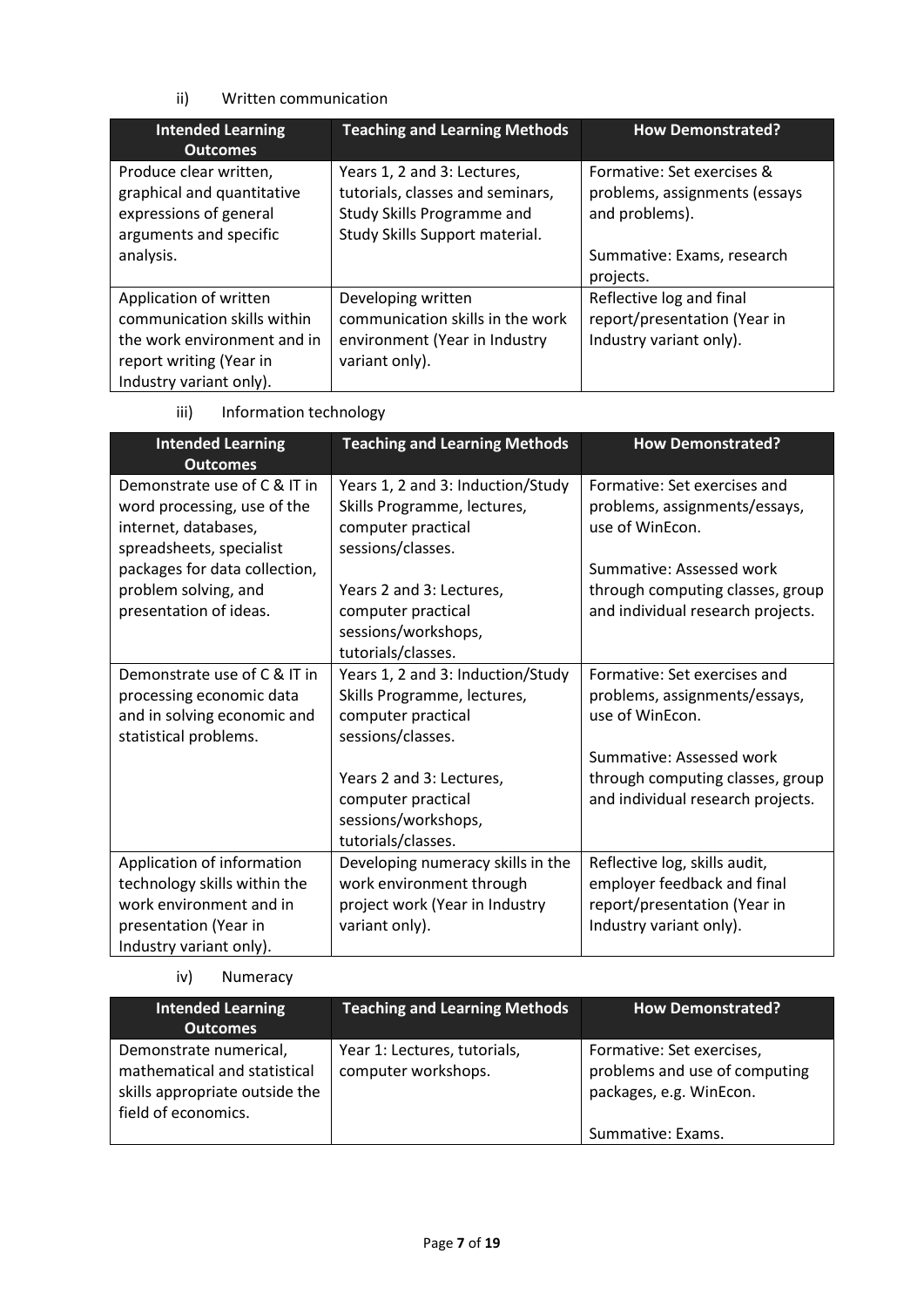| Intended Learning<br><b>Outcomes</b>                                      | <b>Teaching and Learning Methods</b>                                                            | <b>How Demonstrated?</b>                                                                     |
|---------------------------------------------------------------------------|-------------------------------------------------------------------------------------------------|----------------------------------------------------------------------------------------------|
| Application of numeracy<br>skills within the work<br>environment (Year in | Developing numeracy skills in the<br>work environment through<br>project work (Year in Industry | Reflective log, skills audit,<br>employer feedback and final<br>report/presentation (Year in |
| Industry variant only).                                                   | variant only).                                                                                  | Industry variant only).                                                                      |

v) Team working

| <b>Intended Learning</b><br><b>Outcomes</b>                                                                             | <b>Teaching and Learning Methods</b>                                                                                   | <b>How Demonstrated?</b>                                                                                                |  |
|-------------------------------------------------------------------------------------------------------------------------|------------------------------------------------------------------------------------------------------------------------|-------------------------------------------------------------------------------------------------------------------------|--|
| Show the ability to work in<br>groups both with and<br>without teaching and direct                                      | Years 1, 2, and 3: Tutorials,<br>seminars, workshops, computing<br>practical sessions.                                 | Formative: Tutorial, classes and<br>practical sessions.                                                                 |  |
| supervision.                                                                                                            |                                                                                                                        | Summative: Group projects and<br>presentations.                                                                         |  |
| Reflective log, skills audit,<br>employer feedback and final<br>report/presentation (Year in<br>Industry variant only). | Developing team building skills in<br>the work environment through<br>project work (Year in Industry<br>variant only). | Reflective log, skills audit,<br>employer feedback and final<br>report/presentation (Year in<br>Industry variant only). |  |

vi) Problem solving

| <b>Intended Learning</b><br><b>Outcomes</b>                                                                 | <b>Teaching and Learning Methods</b>                                                                                                                                                       | <b>How Demonstrated?</b>                                                                                                                             |  |
|-------------------------------------------------------------------------------------------------------------|--------------------------------------------------------------------------------------------------------------------------------------------------------------------------------------------|------------------------------------------------------------------------------------------------------------------------------------------------------|--|
| Demonstrate problem<br>recognition, formulation and<br>solution.                                            | Years 1, 2, and 3: Lectures,<br>tutorials, seminars, computing<br>practical sessions.                                                                                                      | Formative: Set exercises and<br>problems, assignments and<br>essays, computing exercises and<br>problems.<br>Summative: Exams, research<br>projects. |  |
| Show the ability to recognise<br>problems in unfamiliar<br>settings and apply<br>appropriate methodology.   | Years 1, 2, and 3: Lectures,<br>tutorials, seminars, computing<br>practical sessions.                                                                                                      | Formative: Set exercises and<br>problems, assignments and<br>essays, computing exercises and<br>problems.<br>Summative: Exams, research<br>projects. |  |
| Show an appreciation of the<br>importance of abstraction of<br>essential features of complex<br>systems.    | Years 1, 2, and 3: Lectures,<br>tutorials, seminars, computing<br>practical sessions.                                                                                                      | Formative: Set exercises and<br>problems, assignments and<br>essays, computing exercises and<br>problems.<br>Summative: Exams, research<br>projects. |  |
| Application of problem<br>solving skills within the work<br>environment (Year in<br>Industry variant only). | Developing problem solving skills<br>in the work environment through<br>project work and applying<br>theories and concepts to real<br>world situations (Year in Industry<br>variant only). | Reflective log, skills audit,<br>employer feedback and final<br>report/presentation (Year in<br>Industry variant only).                              |  |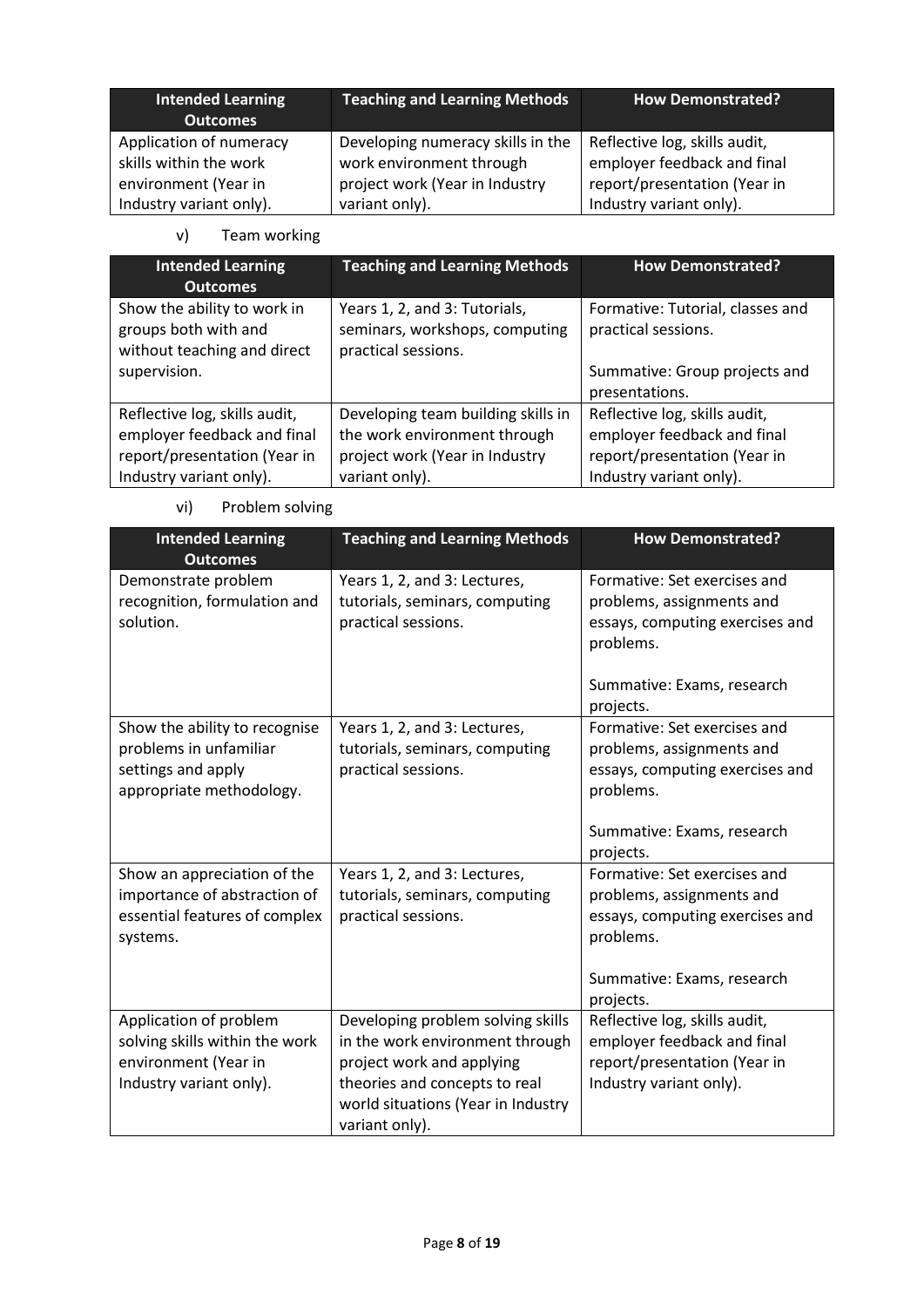### vii) Information handling

| <b>Intended Learning</b><br><b>Outcomes</b>   | <b>Teaching and Learning Methods</b>        | <b>How Demonstrated?</b>       |
|-----------------------------------------------|---------------------------------------------|--------------------------------|
| Select and apply scientific                   | Lectures, statistics classes,               | Formative: Statistics classes, |
| based methods in the<br>solution of problems. | computer-based projects, group<br>projects. | tutorials.                     |
|                                               |                                             | Summative: Research projects.  |
|                                               | Tutorials, computer-based                   |                                |
|                                               | projects.                                   |                                |
| Search for information and                    | Lectures, statistics classes,               | Formative: Statistics classes, |
| evaluate its use in a chosen                  | computer-based projects, group              | tutorials.                     |
| problem.                                      | projects.                                   |                                |
|                                               |                                             | Summative: Research projects.  |
|                                               | Tutorials, computer-based                   |                                |
|                                               | projects.                                   |                                |
| Application of information                    | Developing data handling in the             | Reflective log, skills audit,  |
| handling skills within the                    | work environment through                    | employer feedback and final    |
| work environment (Year in                     | project work (Year in Industry              | report/presentation (Year in   |
| Industry variant only).                       | variant only).                              | Industry variant only).        |

| viii)<br>Skills for lifelong learning |
|---------------------------------------|
|---------------------------------------|

| <b>Intended Learning</b><br><b>Outcomes</b> | <b>Teaching and Learning Methods</b> | <b>How Demonstrated?</b>          |
|---------------------------------------------|--------------------------------------|-----------------------------------|
| Demonstrate the capacity to                 | Year 1: Induction/Study Skills       | Formative: Set exercises and      |
| learn in both familiar and                  | Programme and Study Skills           | problems, assignments and         |
| unfamiliar situations.                      | Support material.                    | essays, computing exercises,      |
|                                             |                                      | problems and projects, oral       |
|                                             | Years 1, 2 and 3: Lectures,          | presentations and group projects. |
|                                             | tutorials, seminars, computer        |                                   |
|                                             | practical sessions, provision of     | Summative: Exams, research        |
|                                             | module handouts and reading          | projects, presentations on        |
|                                             | lists.                               | projects.                         |
| Illustrate the ability to                   | Year 1: Induction/Study Skills       | Formative: Set exercises and      |
| absorb and apply new ideas                  | Programme and Study Skills           | problems, assignments and         |
| and concepts and the ability                | Support material.                    | essays, computing exercises,      |
| to combine them with prior                  |                                      | problems and projects, oral       |
| understanding.                              | Years 1, 2 and 3: Lectures,          | presentations and group projects. |
|                                             | tutorials, seminars, computer        |                                   |
|                                             | practical sessions, provision of     | Summative: Exams, research        |
|                                             | module handouts and reading          | projects, presentations on        |
|                                             | lists.                               | projects.                         |
| Show the ability to work in                 | Year 1: Induction/Study Skills       | Formative: Set exercises and      |
| groups and independently.                   | Programme and Study Skills           | problems, assignments and         |
|                                             | Support material.                    | essays, computing exercises,      |
|                                             |                                      | problems and projects, oral       |
|                                             | Years 1, 2 and 3: Lectures,          | presentations and group projects. |
|                                             | tutorials, seminars, computer        |                                   |
|                                             | practical sessions, provision of     | Summative: Exams, research        |
|                                             | module handouts and reading          | projects, presentations on        |
|                                             | lists.                               | projects.                         |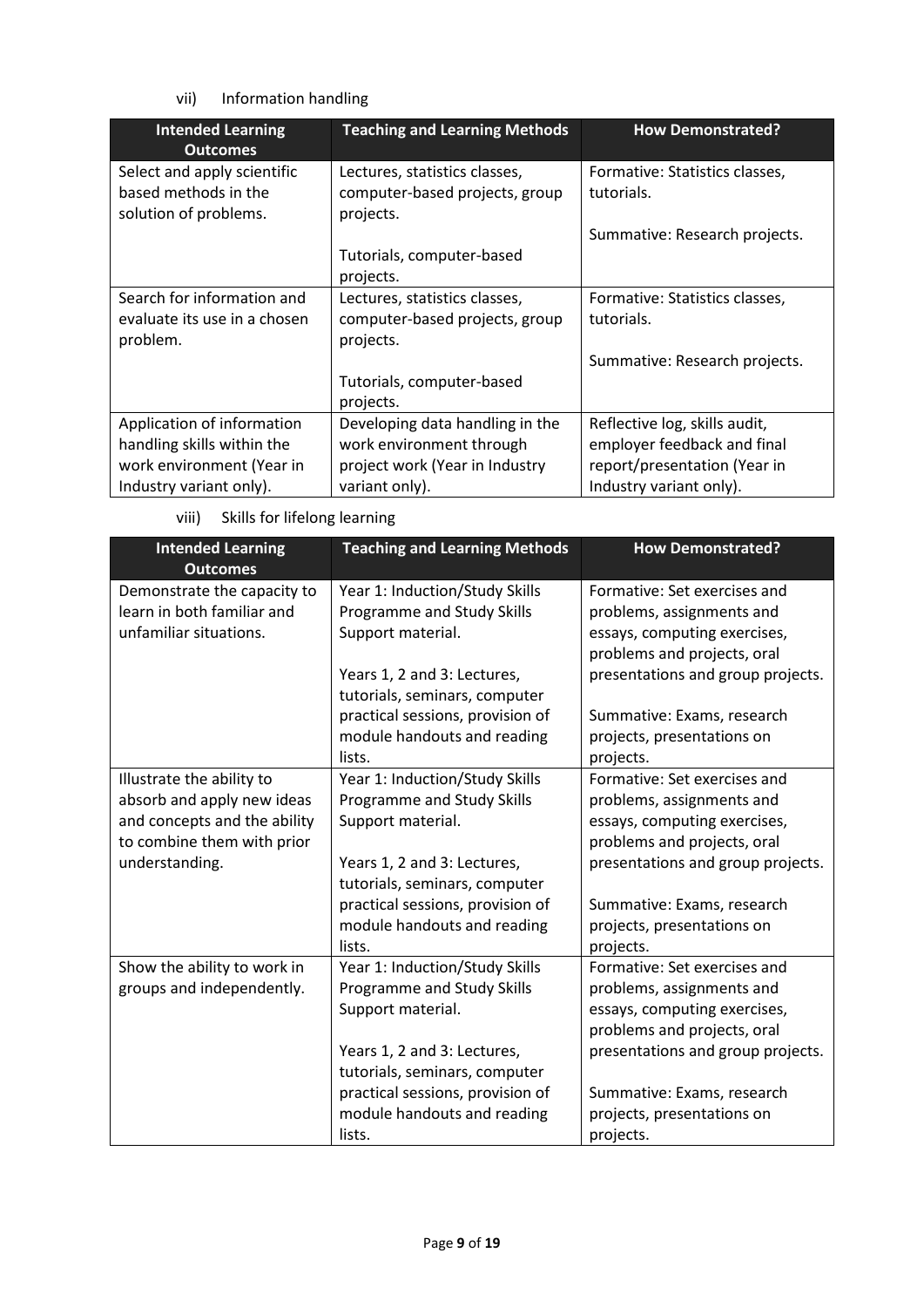| <b>Intended Learning</b><br><b>Outcomes</b>             | <b>Teaching and Learning Methods</b>                         | <b>How Demonstrated?</b>                                  |  |
|---------------------------------------------------------|--------------------------------------------------------------|-----------------------------------------------------------|--|
| Demonstrate self-                                       | Year 1: Induction/Study Skills                               | Formative: Set exercises and                              |  |
| organisation, self-motivation                           | Programme and Study Skills                                   | problems, assignments and                                 |  |
| and resourcefulness.                                    | Support material.                                            | essays, computing exercises,                              |  |
|                                                         |                                                              | problems and projects, oral                               |  |
|                                                         | Years 1, 2 and 3: Lectures,                                  | presentations and group projects.                         |  |
|                                                         | tutorials, seminars, computer                                |                                                           |  |
|                                                         | practical sessions, provision of                             | Summative: Exams, research                                |  |
|                                                         | module handouts and reading                                  | projects, presentations on                                |  |
|                                                         | lists.                                                       | projects.                                                 |  |
| Show time management<br>skills through the ability to   | Year 1: Induction/Study Skills<br>Programme and Study Skills | Formative: Set exercises and                              |  |
| meet deadlines.                                         | Support material.                                            | problems, assignments and<br>essays, computing exercises, |  |
|                                                         |                                                              | problems and projects, oral                               |  |
|                                                         | Years 1, 2 and 3: Lectures,                                  | presentations and group projects.                         |  |
|                                                         | tutorials, seminars, computer                                |                                                           |  |
|                                                         | practical sessions, provision of                             | Summative: Exams, research                                |  |
|                                                         | module handouts and reading                                  | projects, presentations on                                |  |
|                                                         | lists.                                                       | projects.                                                 |  |
| Demonstrate understanding                               | Year 1: Induction/Study Skills                               | Formative: Set exercises and                              |  |
| of the use of various sources                           | Programme and Study Skills                                   | problems, assignments and                                 |  |
| of knowledge.                                           | Support material.                                            | essays, computing exercises,                              |  |
|                                                         |                                                              | problems and projects, oral                               |  |
|                                                         | Years 1, 2 and 3: Lectures,                                  | presentations and group projects.                         |  |
|                                                         | tutorials, seminars, computer                                |                                                           |  |
|                                                         | practical sessions, provision of                             | Summative: Exams, research                                |  |
|                                                         | module handouts and reading                                  | projects, presentations on                                |  |
|                                                         | lists.                                                       | projects.                                                 |  |
| Demonstrate ability to learn<br>in a different cultural |                                                              |                                                           |  |
| environment (Year Abroad                                |                                                              |                                                           |  |
| variant only).                                          |                                                              |                                                           |  |
| Application of a variety of                             | Developing a variety of                                      | Reflective log, skills audit,                             |  |
| employability and                                       | employability and transferable                               | employer feedback and final                               |  |
| transferable skills (some                               | skills through responsibilities                              | report/presentation (Year in                              |  |
| outlined already above)                                 | associated with their work                                   | Industry variant only).                                   |  |
| within the work environment                             | placement (Year in Industry                                  |                                                           |  |
| (Year in Industry variant                               | variant only).                                               |                                                           |  |
| only).                                                  |                                                              |                                                           |  |
| Demonstrate the ability to                              | Developing a variety of                                      | Reflective log, skills audit,                             |  |
| think reflectively about                                | employability and transferable                               | employer feedback and final                               |  |
| personal and professional                               | skills through responsibilities                              | report/presentation (Year in                              |  |
| development (Year in                                    | associated with their work                                   | Industry variant only).                                   |  |
| Industry variant only).                                 | placement (Year in Industry                                  |                                                           |  |
|                                                         | variant only).                                               |                                                           |  |
| Demonstrate professional                                | Developing a variety of                                      | Reflective log, skills audit,                             |  |
| behaviour in the work                                   | employability and transferable                               | employer feedback and final                               |  |
| environment (Year in                                    | skills through responsibilities                              | report/presentation (Year in                              |  |
| Industry variant only).                                 | associated with their work<br>placement (Year in Industry    | Industry variant only).                                   |  |
|                                                         | variant only).                                               |                                                           |  |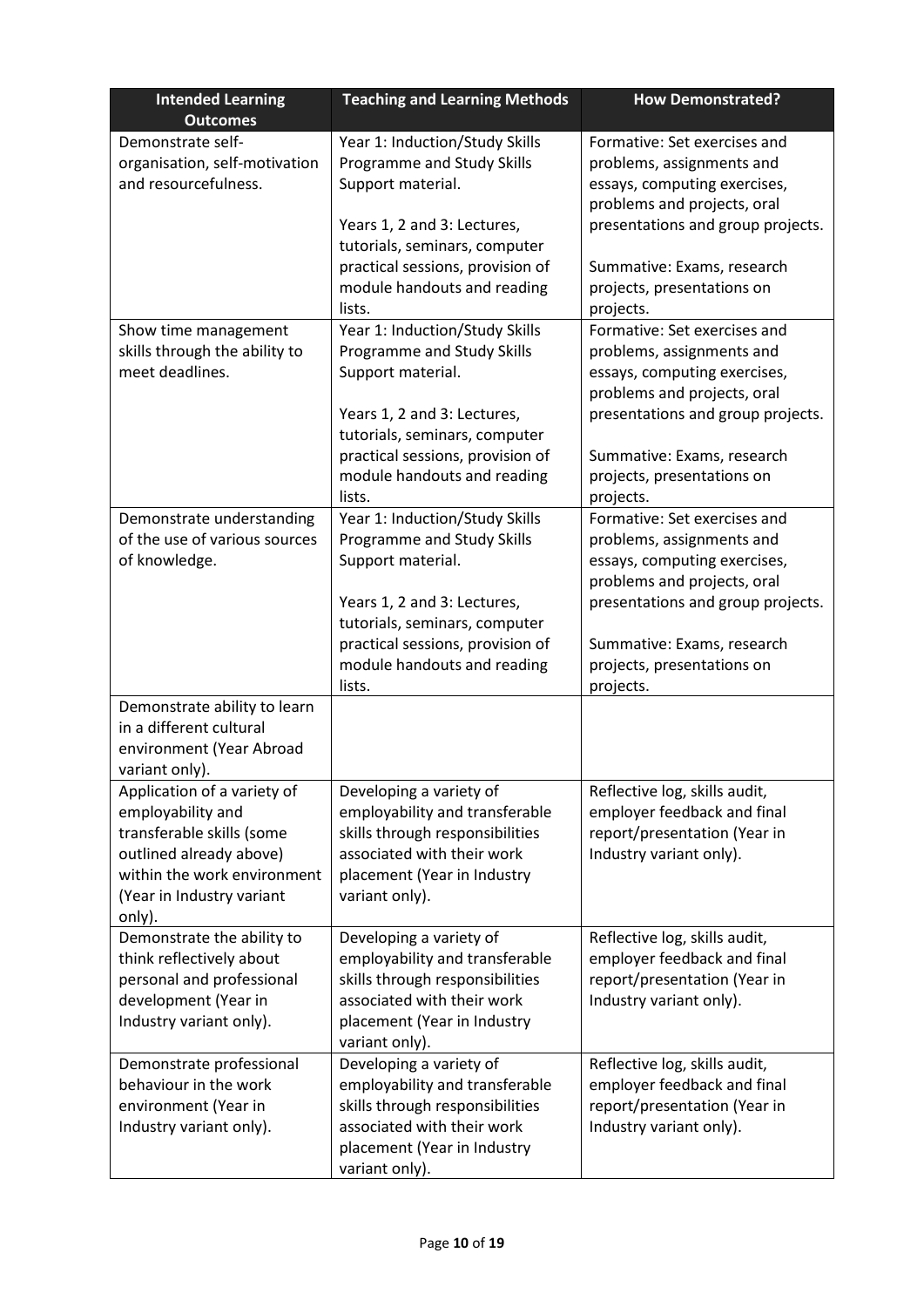### **10. Progression points**

This programme follows the standard Scheme of Progression set out i[n Senate Regulations](http://www.le.ac.uk/senate-regulations) – see the version of Senate Regulation 5 governing undergraduate programmes relevant to the year of entry.

In order to proceed to the second year of their studies, students must have passed, with a mark of at least 35% (and an overall credit weighted average of 40% during the year), all core modules. It should be noted that no first year students can proceed and resit.

In cases where a student has failed to meet a requirement to progress he or she will be required to withdraw from the course.

For the Year Abroad variants, students will not be admitted directly to these programmes but will be able to transfer to the programme on application for a year abroad during the second year of the BSc Economics programme under the following conditions:

- Have an overall average of 55 or higher in the first year
- Must obtain at least an overall average of 60 or higher in semester one of the second year.
- Must not be carrying any failed modules at the end of the summer examination period of the second year
- Must be able to attend the full year abroad (at the host institution until August and may be required to start there mid-September the previous year)
- Accept responsibility as an ambassador of the University.

For the Year in Industry variants, students will not be admitted directly to these programmes but will be able to transfer to the programme during the second year BSc Economics programme under the following conditions:

- Have an overall average of 55 or higher in the first year
- Must not carry any failed modules forward into year 2
- Must have secured a role and the required due diligence has been completed by ULSB to formally confirm that the placement is suitable

In cases where a student has failed to meet a requirement to progress he or she will be required to withdraw from the course

#### **Course transfers**

N/A

#### **11. Criteria for award and classification**

This programme follows the standard scheme of undergraduate award and classification set out in [Senate Regulations](http://www.le.ac.uk/senate-regulations) – see the version of *Senate Regulation 5 governing undergraduate programmes* relevant to the year of entry.

#### **12. Special features**

This programme is delivered through a blended learning mode of delivery which can be accessed either on campus or online. All taught content and autonomous independent learning activities can be accessed through on-line learning platforms, whilst seminar discussions and dialogic activity will be delivered either on-line through interactive synchronous learning opportunities or in person on campus. Students are able to switch between on-campus learning or on-line learning on a semesterby-semester basis.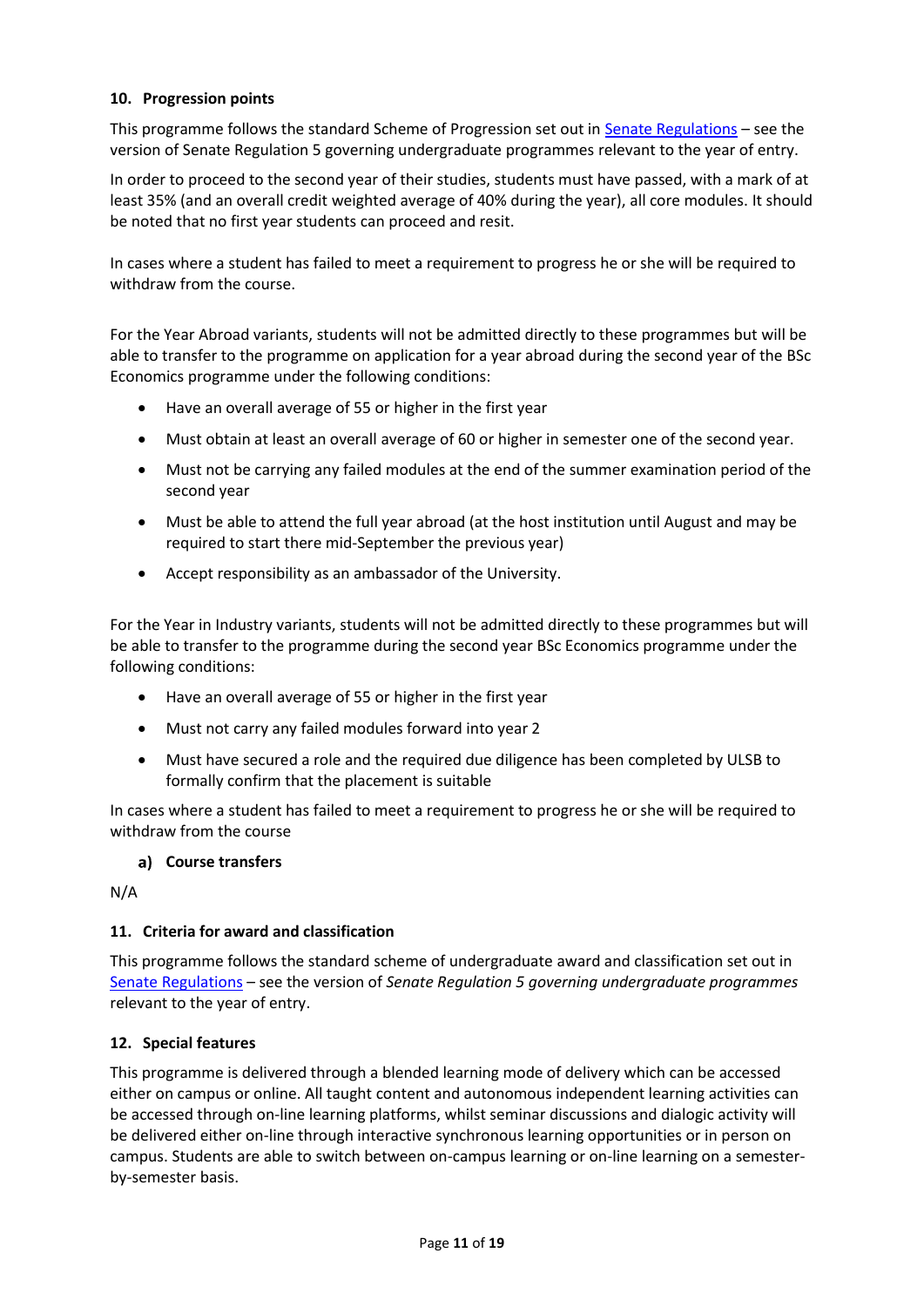In addition:

- Intended for students who wish to take advantage of their background in mathematics.
- Study of core microeconomic and macroeconomic theory and applications at progressively rising levels of analytical and technical complexity
- Development of learning and communications skills in groups of various sizes.
- A wide range of optional modules allows students to bias their training in a chosen direction.
- Training in, and the use of, information technology and computer skills for statistical and econometric analysis as well as written and oral presentation skills.
- Experience in the design and implementation of statistical project work.
- A formal employability skills development programme in year 1
- The option of a four-year 'with a Year Abroad' degree programme, with a third year spent studying at an overseas partner University either in a foreign language or in English (see below).
- The option of a four-year 'with a Year in Industry' degree programme (see below).

#### **13. Indications of programme quality**

- University Academic Review
- External examiners' reports
- **•** First Destination careers statistics
- Exemptions from professional exams (subject to satisfactory completion of certain modules):
- Association of Chartered Certified Accountants (ACCA)
- Chartered Institute of Management Accountants (CIMA)
- Institute of Chartered Accountants
- Chartered Institute of Public Finance & Accountancy (CIPFA)
- **•** Institute of Actuaries
- Chartered Insurance Institute

#### **14. External Examiner(s) reports**

The details of the External Examiner(s) for this programme and the most recent External Examiners' reports for this programme can be found at [exampapers@Leicester](https://exampapers.le.ac.uk/) [log-in required]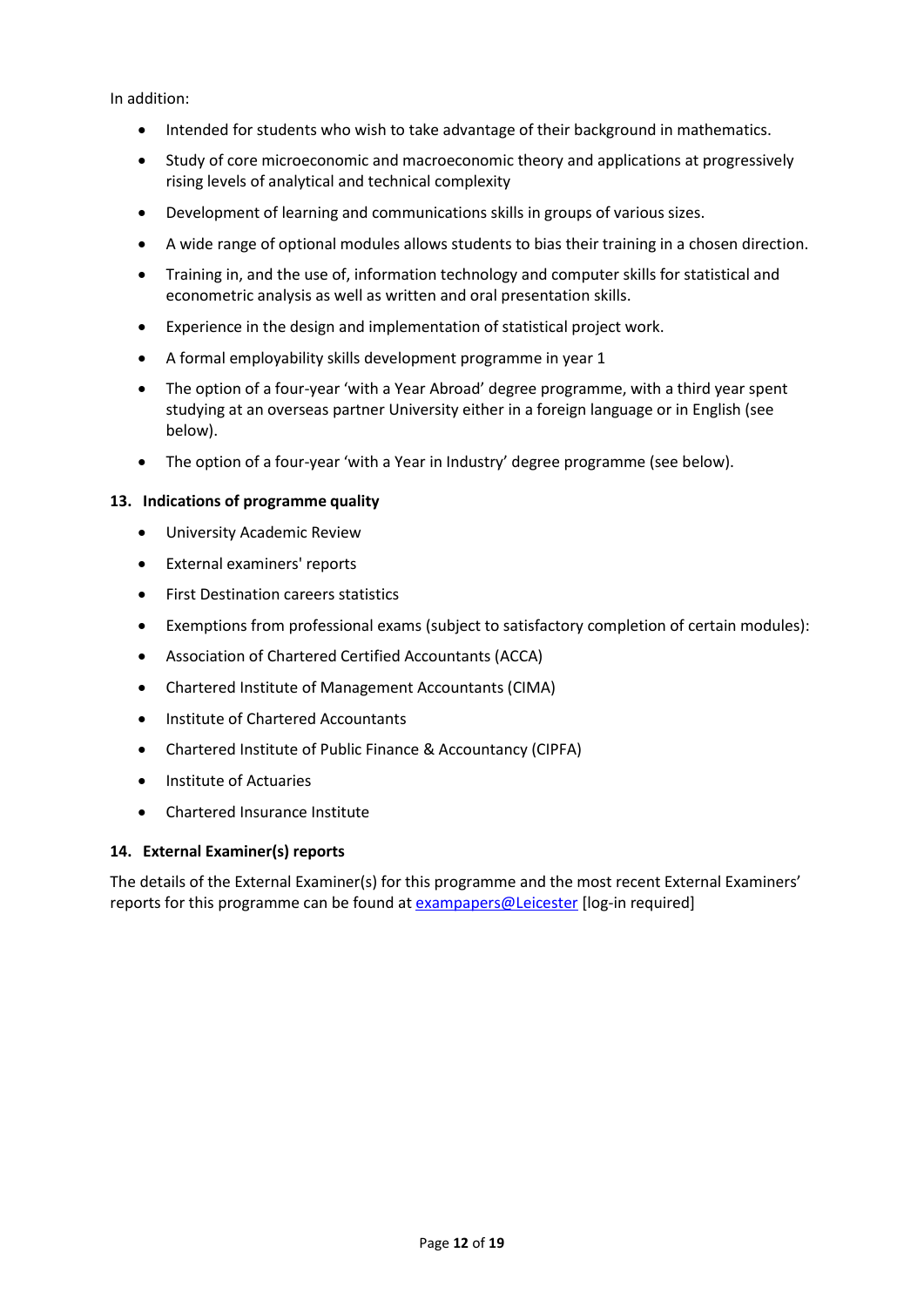

# **Programme Specification (Undergraduate) FOR ENTRY YEAR: 2018/19**

**Date created:** 26/11/2020 **Last amended:** 16/12/2020 **Version no.** 3

### **Appendix 1: Programme structure (programme regulations)**

The University regularly reviews its programmes and modules to ensure that they reflect the current status of the discipline and offer the best learning experience to students. On occasion, it may be necessary to alter particular aspects of a course or module.

BSc Economics

**Level 4/Year 1 2018/19**

Credit breakdown

| <b>Status</b> | <b>Year long</b> | Semester 1 | Semester 2 |
|---------------|------------------|------------|------------|
| Core          | n/a              | 60 credits | 60 credits |
| Optional      | n/a              | n/a        | n/a        |

120 credits in total

## Core modules

| <b>Delivery period</b> | Code   | <b>Title</b>                              | <b>Credits</b> |
|------------------------|--------|-------------------------------------------|----------------|
| Sem 1                  | EC1000 | Microeconomics I                          | 15 credits     |
| Sem 1                  | EC1011 | Probability And Probability Distributions | 15 credits     |
| Sem 1                  | EC1013 | <b>Calculus And Optimisation</b>          | 15 credits     |
| Sem 1                  | EC1020 | <b>Topics In Applied Microeconomics</b>   | 15 credits     |
| Sem <sub>2</sub>       | EC1001 | Macroeconomics I                          | 15 credits     |
| Sem <sub>2</sub>       | EC1012 | <b>Statistical Inference</b>              | 15 credits     |
| Sem <sub>2</sub>       | EC1014 | Linear Algebra                            | 15 credits     |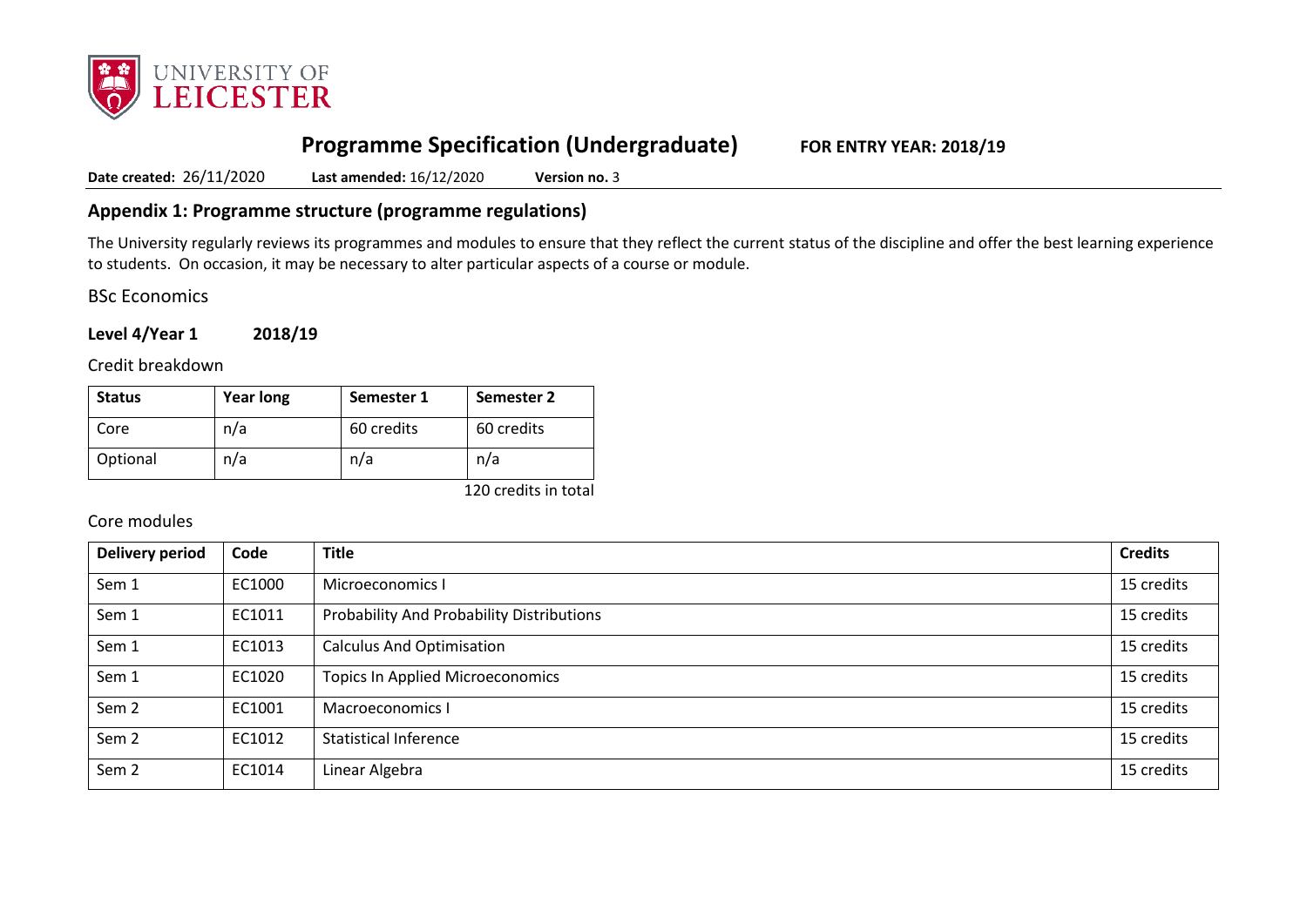| Delivery period | Code   | <b>Title</b>                            | <b>Credits</b> |
|-----------------|--------|-----------------------------------------|----------------|
| Sem ∠           | EC1021 | <b>Topics In Applied Macroeconomics</b> | 15 credits     |

## **Notes**

N/A

## **Level 5/Year 2 2019/20**

Credit breakdown

| <b>Status</b> | <b>Year long</b> | Semester 1 | Semester 2 |
|---------------|------------------|------------|------------|
| Core          | 60 credits       | 30 credits | 30 credits |
| Optional      | n/a              | n/a        | n/a        |

120 credits in total

## Core modules

| Delivery period  | Code   | <b>Title</b>                | <b>Credits</b> |
|------------------|--------|-----------------------------|----------------|
| Year long        | EC2012 | Intermediate Microeconomics | 30 credits     |
| Year long        | EC2013 | Intermediate Macroeconomics | 30 credits     |
| Sem 1            | EC2020 | Econometrics I              | 15 credits     |
| Sem 1            | EC2043 | <b>Game Theory</b>          | 15 credits     |
| Sem <sub>2</sub> | EC2019 | Econometrics li             | 15 credits     |
| Sem <sub>2</sub> | EC2034 | <b>Economic History</b>     | 15 credits     |

**Notes**

N/A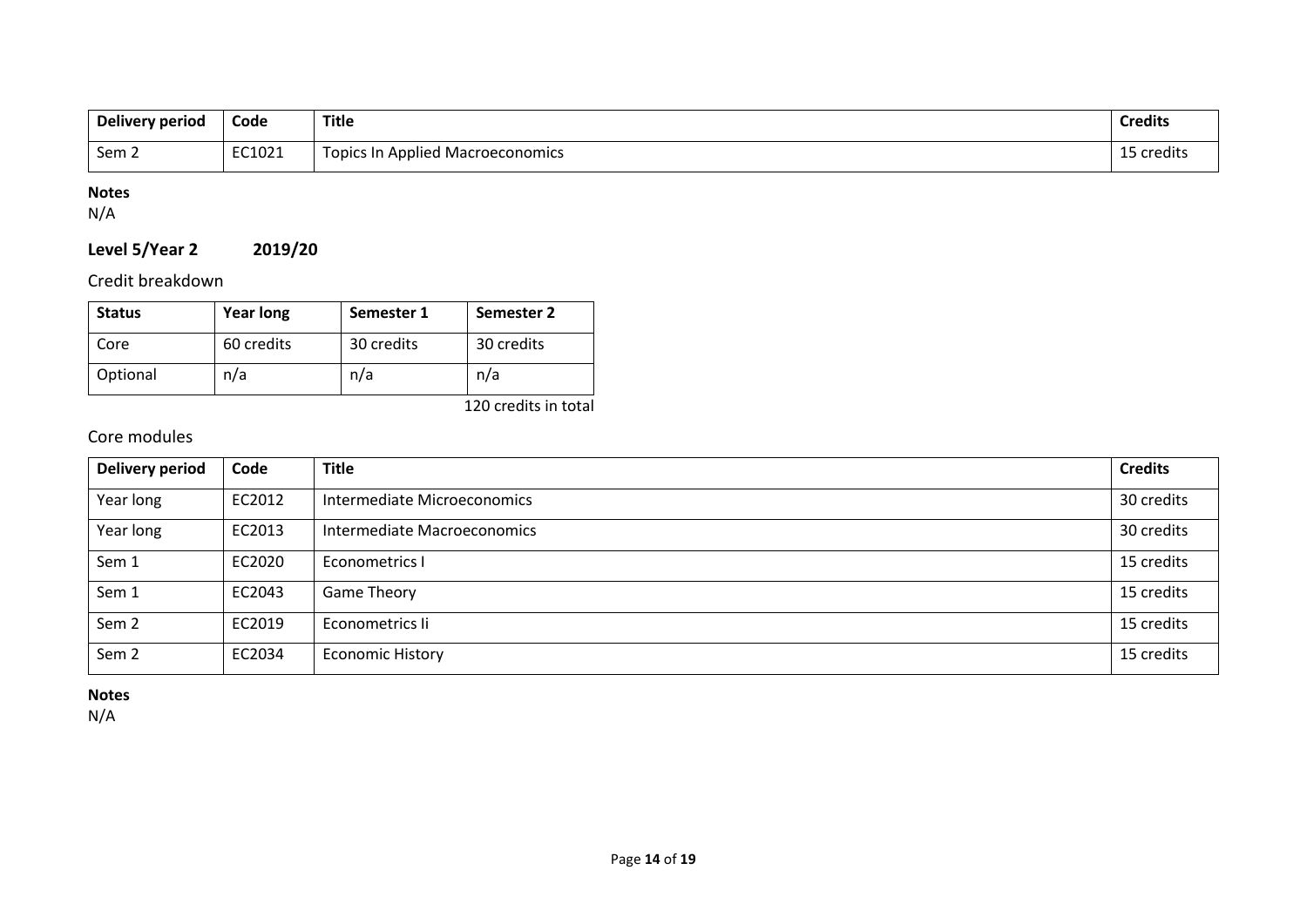## **Level 6/Year Final 2021/22**

### Credit breakdown

| <b>Status</b> | <b>Year long</b> | Semester 1 | Semester 2 |
|---------------|------------------|------------|------------|
| Core          | n/a              | 30 credits | 30 credits |
| Optional      | n/a              | 30 credits | 30 credits |

120 credits in total

## Core modules

| Delivery period  | Code   | <b>Title</b>                        | <b>Credits</b> |
|------------------|--------|-------------------------------------|----------------|
| Sem 1            | EC3000 | <b>Advanced Microeconomics</b>      | 15 credits     |
| Sem 1            | EC3062 | Econometrics III                    | 15 credits     |
| Sem <sub>2</sub> | EC3001 | <b>Advanced Macroeconomics</b>      | 15 credits     |
| Sem <sub>2</sub> | EC3064 | <b>Applied Econometrics Project</b> | 15 credits     |

## **Notes**

N/A

## Option modules

| <b>Delivery period</b> | Code   | <b>Title</b>                 | <b>Credits</b> |
|------------------------|--------|------------------------------|----------------|
| Semester 1             | EC3023 | <b>Industrial Economics</b>  | 15 credits     |
| Semester 1             | EC3061 | <b>Development Economics</b> | 15 credits     |
| Semester 1             | EC3066 | <b>International Trade</b>   | 15 credits     |
| Semester 1             | EC3071 | <b>Managerial Economics</b>  | 15 credits     |
| Semester 2             | EC3067 | <b>International Finance</b> | 15 credits     |
| Semester 2             | EC3080 | <b>Public Economics</b>      | 15 credits     |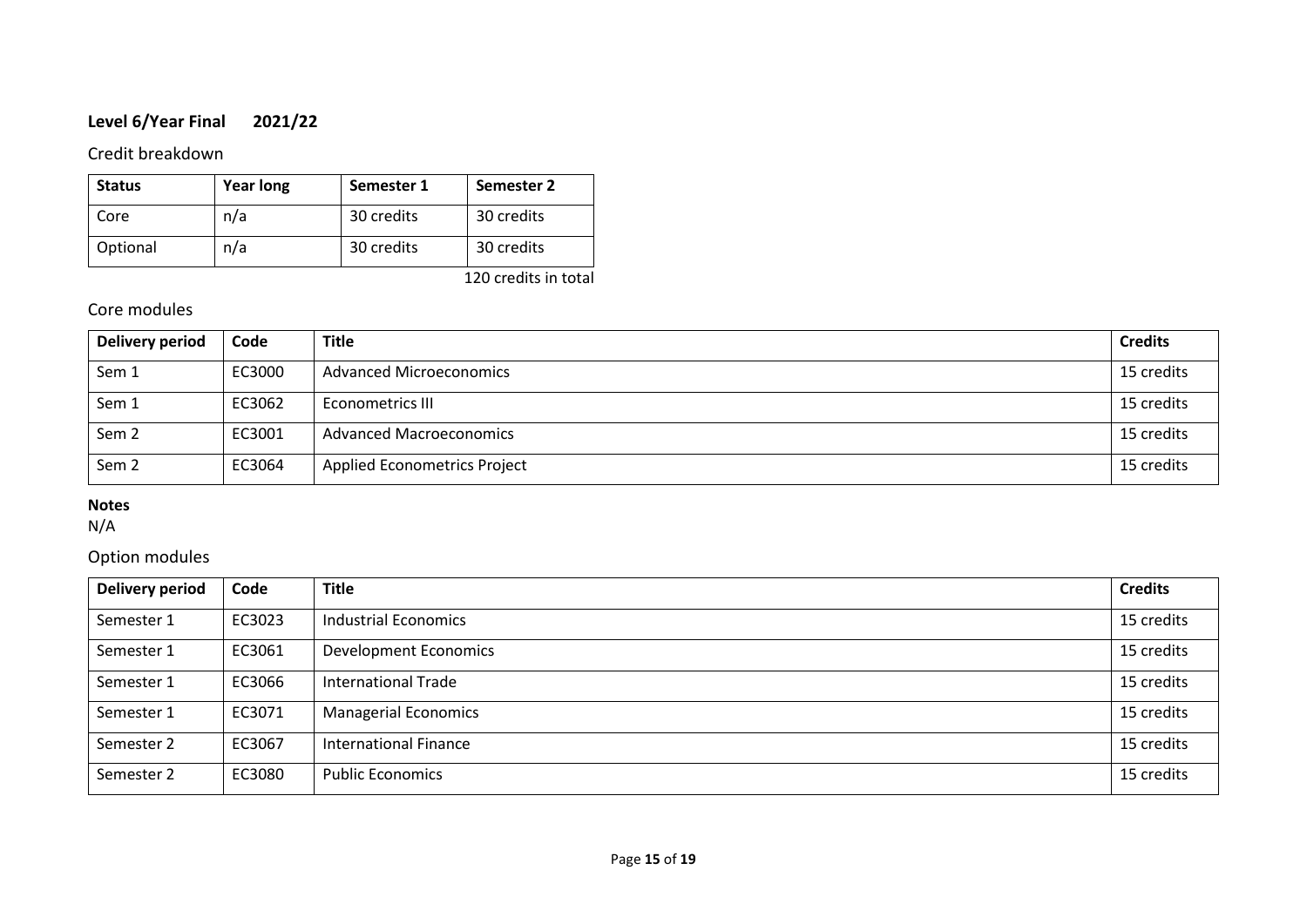| Delivery period | Code   | <b>Title</b>                 | <b>Credits</b>      |
|-----------------|--------|------------------------------|---------------------|
| Semester 2      | EC3089 | <b>Behavioural Economics</b> | .<br>5 credits<br>∸ |

#### **Notes**

For Semester 1, choose 2 modules

#### For Semester 2, choose 2 modules

This is an indicative list of option modules and not definitive of what will be available. Option module choice is also subject to availability, timetabling, student number restrictions and, where appropriate, students having taken appropriate pre-requisite modules.

#### **BSc Economics with a Year Abroad**

Students may only enter this course by meeting the criteria outlined above in section 10.

#### FIRST AND SECOND YEAR MODULES

As for the first and second year of BSc Economics.

#### THIRD YEAR MODULES

- 1) Students will spend one academic year studying at one of our overseas partner Institutions between the second and final years of their degree programme.
- 2) During their placement students are expected to undertake modules worth the equivalent of 120 credits at the University of Leicester. For European Institutions this is normally equal to at least 40 ECTS credits, and for Universities elsewhere in the world this is normally equivalent to eight academic modules.
- 3) Modules selected during the year abroad must be approved by the School of Business and must be in subject areas relevant to a students' degree programme. The selected modules cannot be identical to those that have already been studied, or will be studied upon returning to Leicester for the final year.
- 4) Students who do not satisfactorily complete their year studying abroad will be transferred to the non-Year Abroad degree path for their final year.
- 5) Students will have up until the end of the second week of the first term of their third year to transfer to the non-Year Abroad degree voluntarily. After this point students who are not able to complete their year abroad will re-join the non-Year Abroad degree in the following year.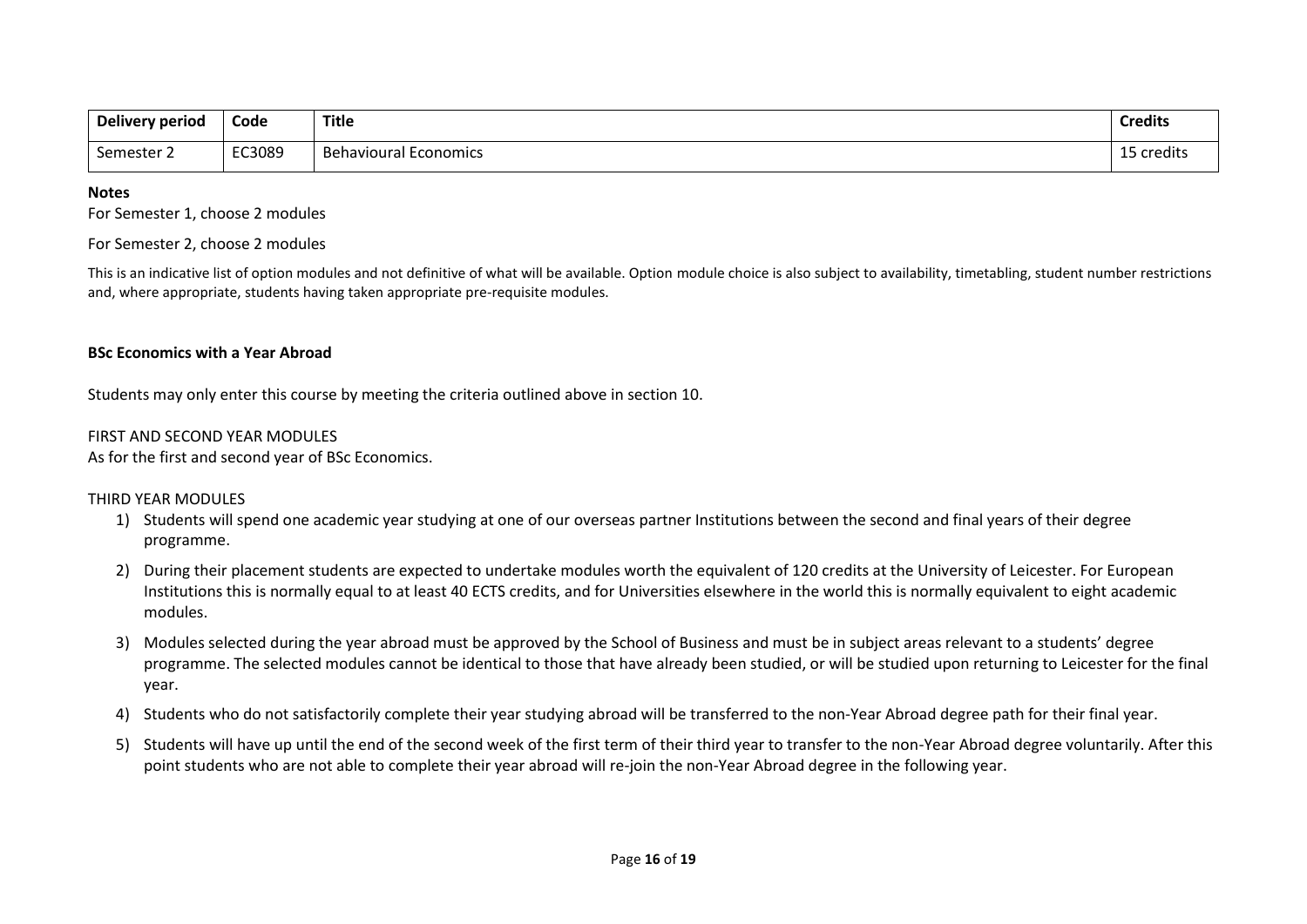#### FOURTH YEAR MODULES

As for the third year of BSc Economics.

#### **BSc Economics with a Year in Industry**

Students may only enter this course by meeting the criteria outlined above in section 10.

#### FIRST AND SECOND YEAR MODULES

As for the first and second year of BSc Economics.

#### THIRD YEAR MODULES

- 1) Students will work within a sponsoring company for a minimum of 9 months between 1 July of the second year of their course and the start of the following academic year.
- 2) During their placement students will undertake a programme of training and practical experience which will be agreed by the sponsoring company and the University.
- 3) During the placement students' progress will be monitored through a variety of activities including the maintenance of a regular log. Students will complete a report and will be expected to make a presentation towards the end of their placement. The report and presentation are requirements for the awarding of the degree but are not part of the formal assessment for the degree.
- 4) Students who do not satisfactorily complete their industrial placement year will be transferred to the non-Industry degree path.
- 5) Students will have up until the end of the second week of the first term to transfer to the non-Industry degree voluntarily. After this point students who are not able to complete their year in industry will re-join the non-Industry degree in the following year.

#### FOURTH YEAR MODULES

As for the third year of BSc Economics.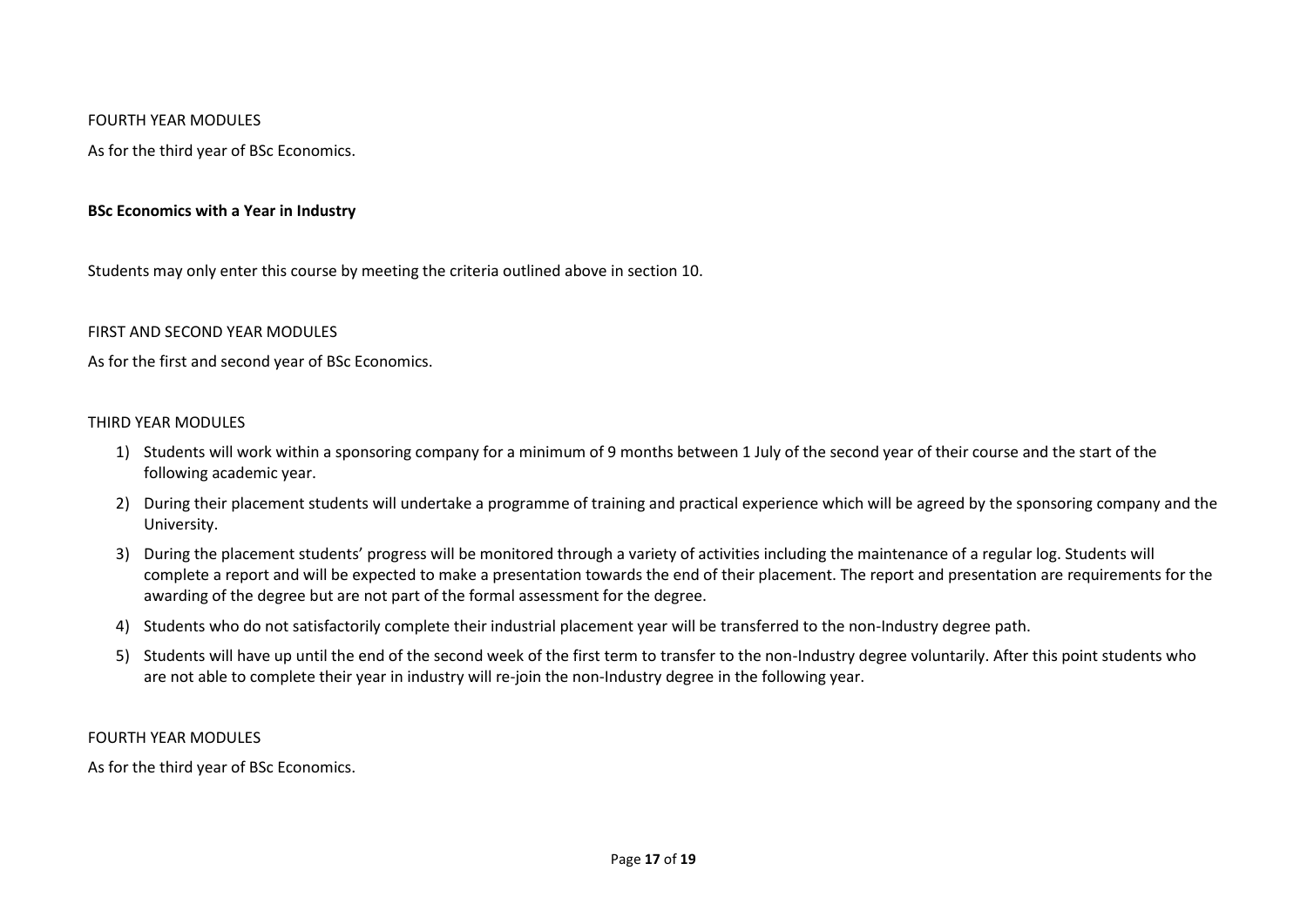# **Appendix 2: Module specifications**

See undergraduat[e module specification database](http://www.le.ac.uk/sas/courses/documentation) (Note - modules are organized by year of delivery).

**Appendix 3: Skills matrix**